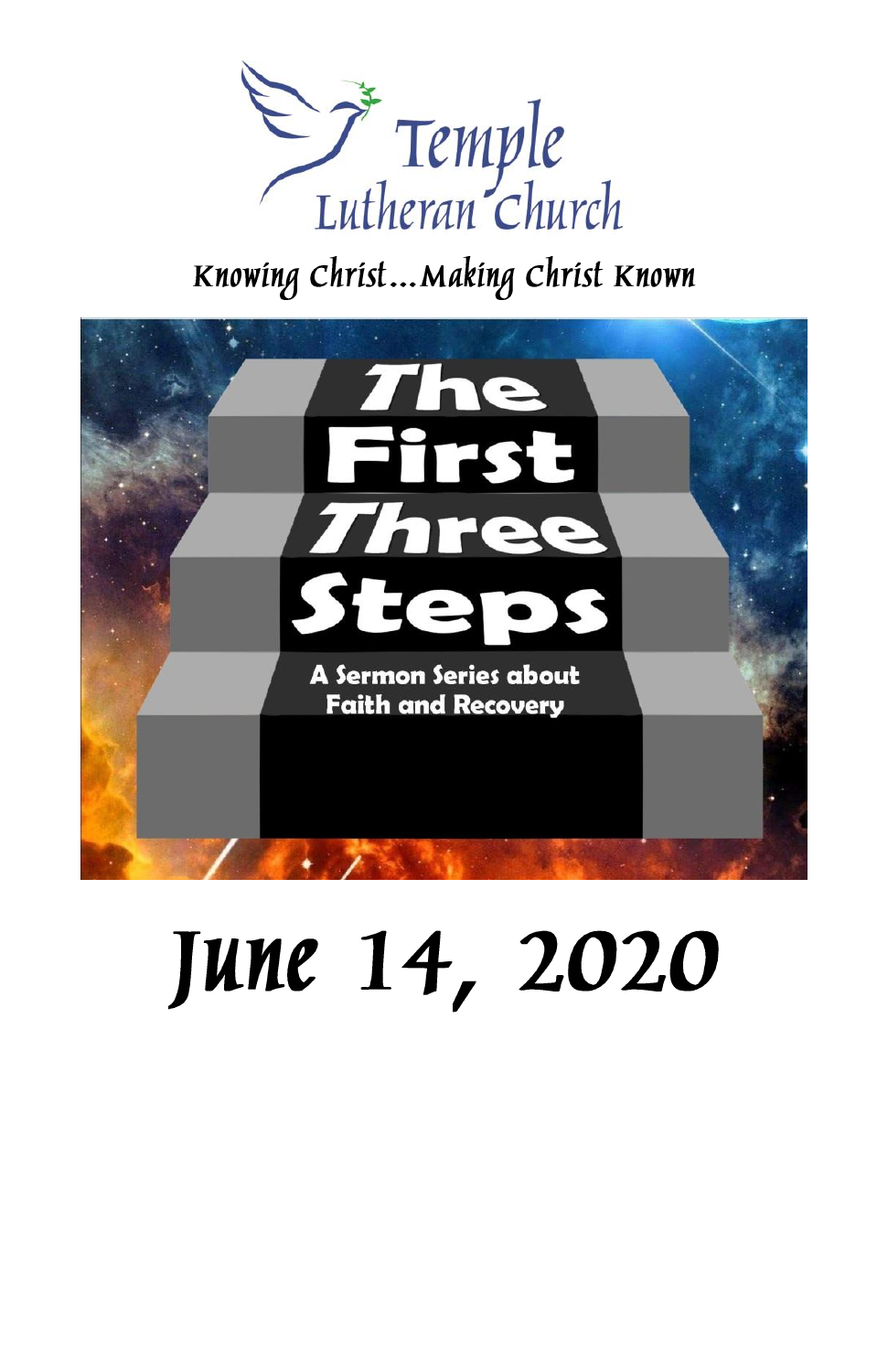**WELCOME TO**



501 Brookline Blvd, Havertown, PA 19083 — (610) 446-3270 www.templelutheran.org

*OUR MISSION – "TO KNOW CHRIST AND MAKE CHRIST KNOWN"*

## **Visiting today? Welcome! June 14, 2020 Notes for Today's Services**

### **We hope that you will be able to join with us in worship through the live streaming on the website templelutheran.org**

**OFFERING** *- During today's service we cannot collect an offering for the mission of the church, including the care of those in need. At Temple Lutheran Church, we acknowledge financial stewardship to be an act of discipleship, done in response to the Good News of God's love. As you hear God's Word today and consider the ways God has blessed you, we invite you to share only what God is calling you to share. We thank you for your generous gifts, and assure you that your donations will help to transform lives as we come to know Christ, and make Christ known throughout Havertown and the world. Please mail checks to the church.*

*While we are all social distancing, the work and expenses of the church continue. Please consider e-giving as a way to continue meeting your pledge to Temple during this time. Contact our Financial Secretary at finsecretary@templelutheran.org for information or the form to do this.*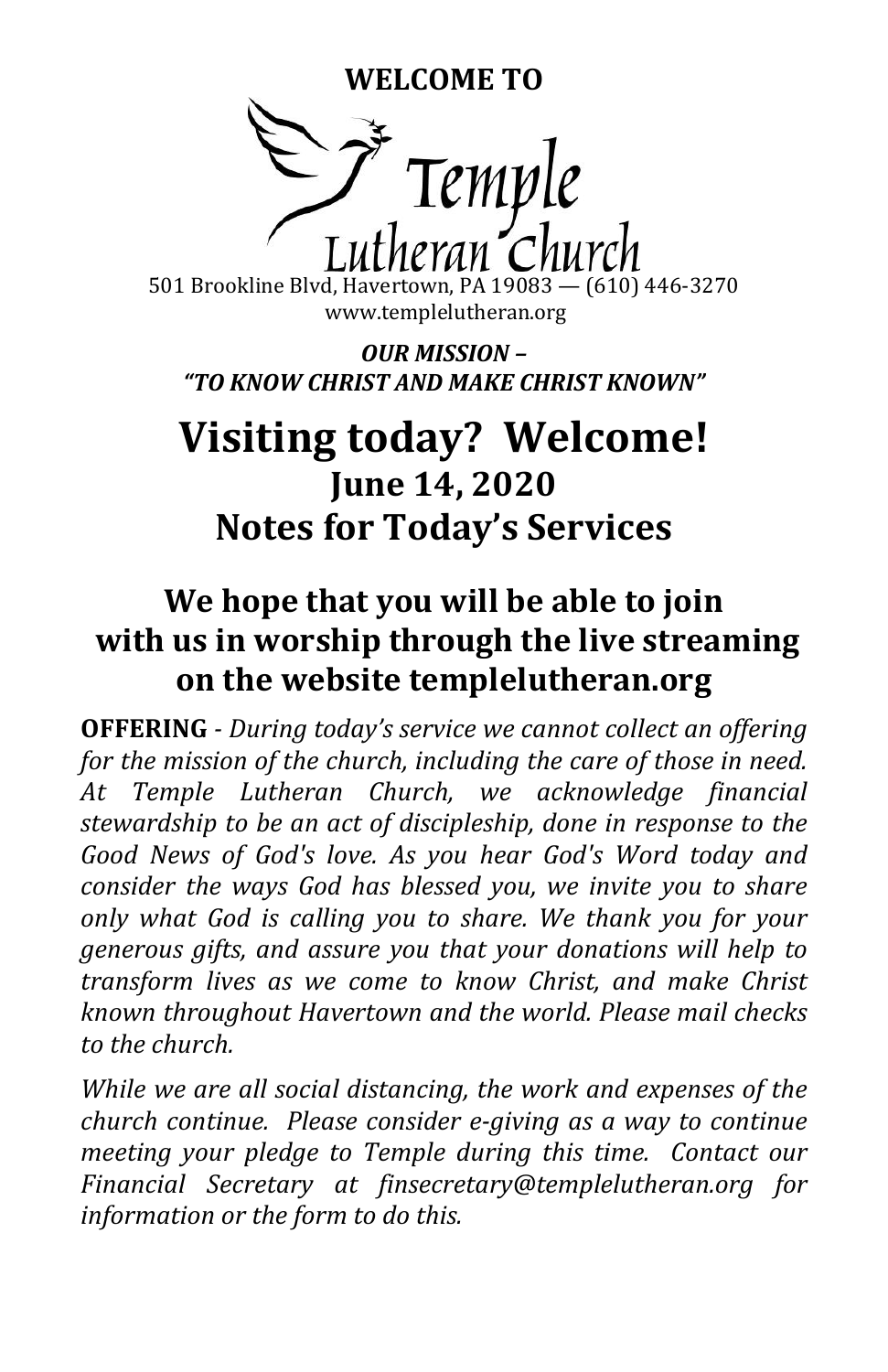#### **TODAY'S READINGS ROMANS 7:14-21**

<sup>14</sup>For we know that the law is spiritual; but I am of the flesh, sold into slavery under sin. <sup>15</sup>I do not understand my own actions. For I do not do what I want, but I do the very thing I hate. <sup>16</sup>Now if I do what I do not want, I agree that the law is good. <sup>17</sup>But in fact it is no longer I that do it, but sin that dwells within me. <sup>18</sup>For I know that nothing good dwells within me, that is, in my flesh. I can will what is right, but I cannot do it. <sup>19</sup>For I do not do the good I want, but the evil I do not want is what I do. <sup>20</sup>Now if I do what I do not want, it is no longer I that do it, but sin that dwells within me.

 $21$ So I find it to be a law that when I want to do what is good, evil lies close at hand.

#### **PLEASE REMEMBER IN YOUR PRAYERS:**

**For Healing and Encouragement** Angie, Paul Arata, Geoff Bailey, Keith Bailey, Fernando Batista, Brendan Bell, John Burd, Nancy Butler, Jack Byers, Mike Carr, Linda Clack, Jane Corso, Marion Crawford, Noah Davis, Bobbie Delaney, Gordon Dershimer, Declan Devlin, Chase Doyle and Adam, Mary England, Christie Ennis, Bill Faust, Shane Faust, David Fitch, Kristine Ferguson-Franklin, Lois Ann Forgess-Oler, Lois Gabbott, Patty Gardner, Todd Gasper, Mike and Sandy Harms, Florence Homer, Craig Jamgochian, Gina Kapusniak, Kim Komar, Louis F. Lamoreux, Jean Long, Jason Luther, Madison Lynn, Kevin Mack, Pat Mannion, Janet Marinari, Bridget Marley, Mary Ann Mittleman, Sister Judy Moellet, Audie Murphy, Betty Pagan, Carmen Palacios, Linda Palisano, Marita Reardon, Susan Rush, Merry Snyder, Karen Spangler, Vera Spangler, Benny Strain, Gaetan Termini, Dick Torti, Frankie Vlassopoulos, Lily Walker, Barbara Ward, Philip White, Linda Wilke.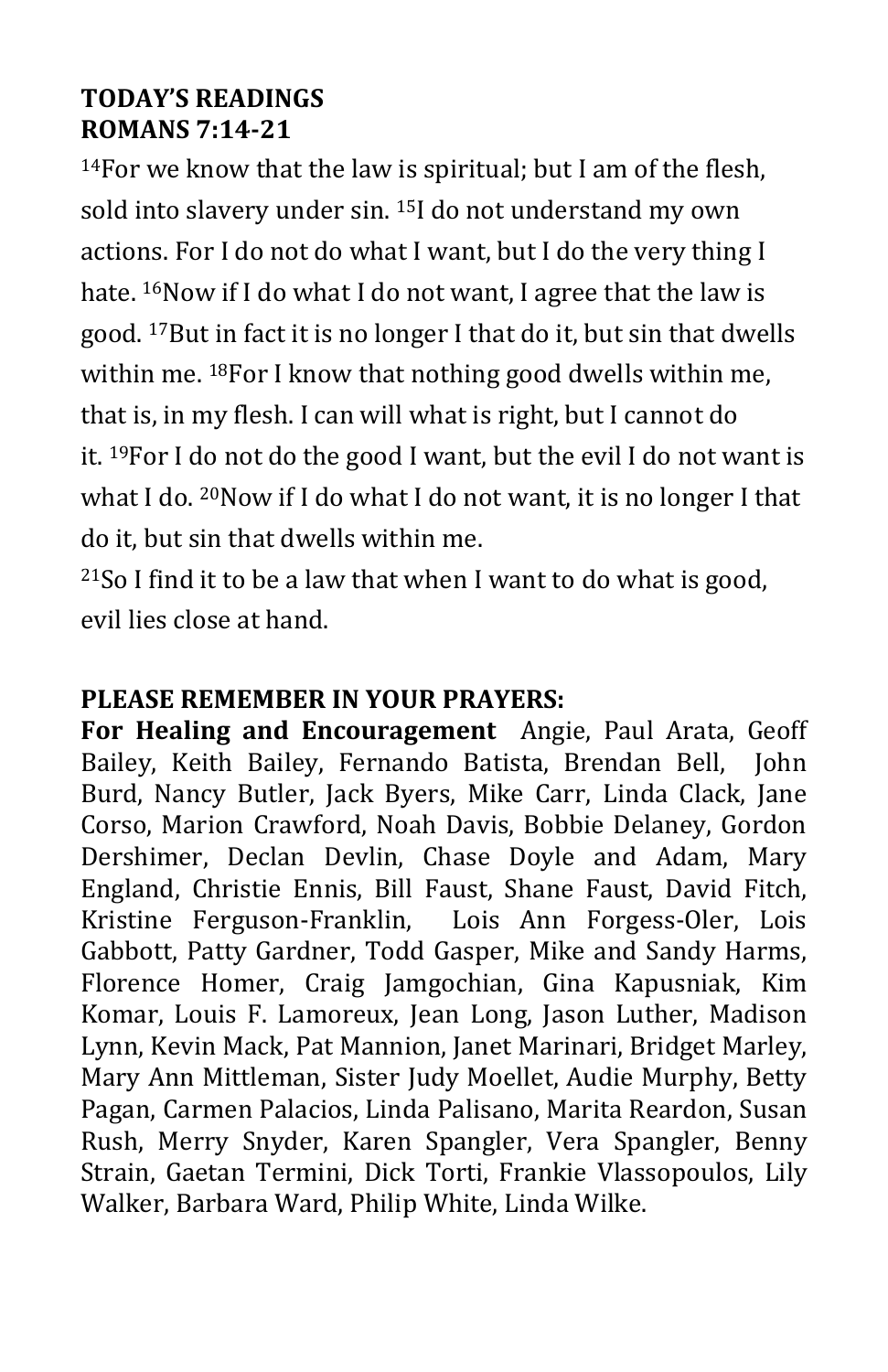## **Bishop's Letter on Black Lives Matter Protests**



Dear Beloved,

The question has been posed, "Is the bishop going to respond to the horrific death of Mr. George Floyd?" "What is the bishop's response to the protesting, the rioting and looting throughout the city of Philadelphia?"

I *do* have a response, and it is not unlike that of Rachel: " *A voice is heard in Ramah, mourning and great weeping, Rachel* 

*weeping for her children and refusing to be comforted, because her children are no more." (Jeremiah 31:15)* I cried. I thought about "the talk" with my two sons, and my daily concern for 6 brothers and 4 grandsons. I cried more. I had no words, frustrated by over 400 years of senseless killing of Black men and women due to systemic racism. If I spoke, it would have been a reaction, leading to the false narrative of the "angry Black woman." Even now I risk that every word I offer will be scrutinized and measured.



I have prayed through the pain, searched the scriptures for wisdom, and looked for words to help me to put pen to paper to send a clarion message in this time of pandemic and pandemonium unleashed by sequential deaths of George Floyd, Ahmaud Arberry, Breonna Taylor and Dreasjon (Sean) Reed. These deaths were caused by systemic racism and White supremacy that has gone unaddressed for too long. What does this African American woman, who happens to be a bishop, have to say?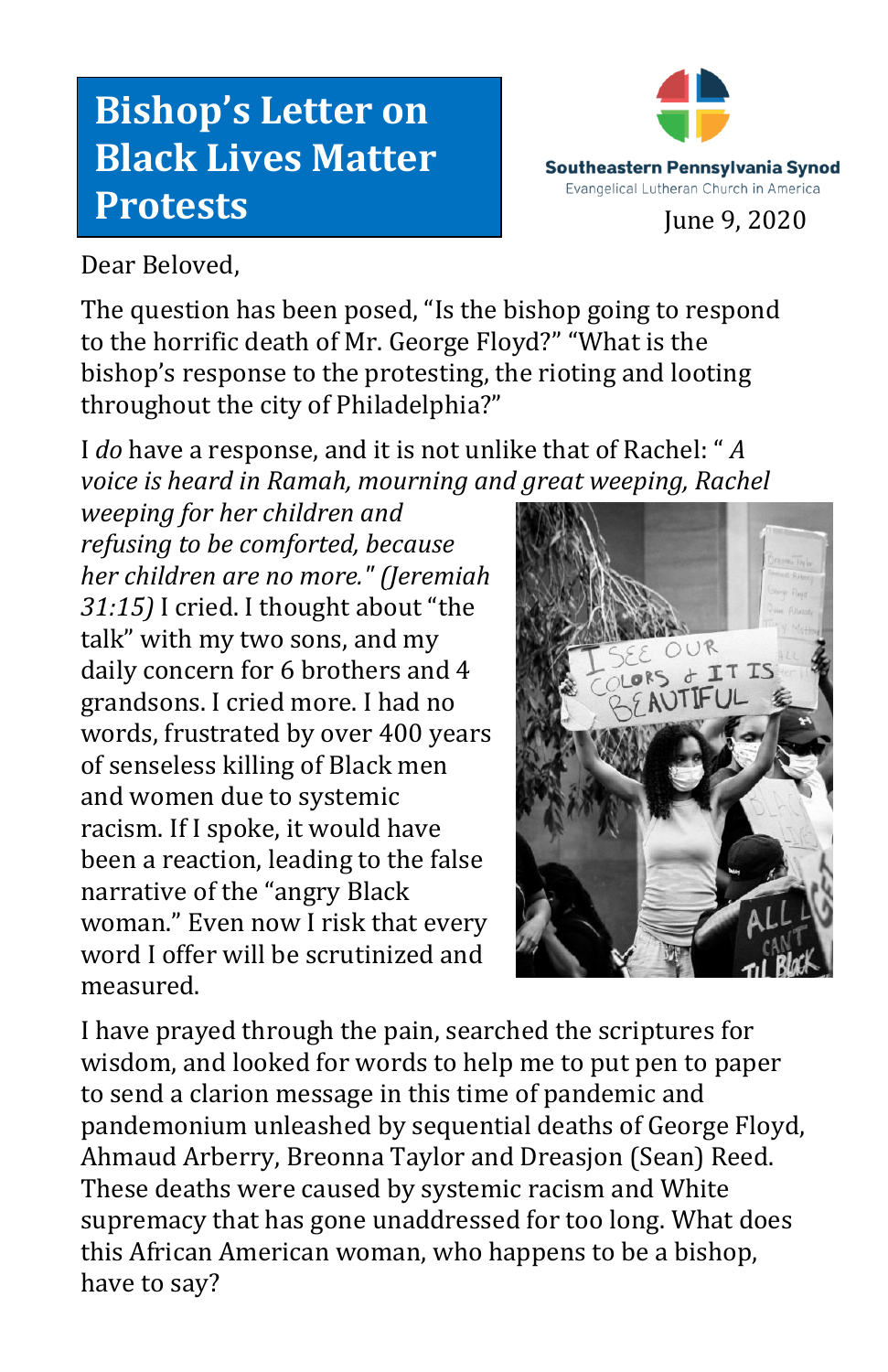In the past week we have witnessed an expression of righteous indignation and opportunists creating havoc, which I strongly condemn. Yes, in cities across the country, protests have broken out and some have turned violent. Praise God, in many cases these protests were peaceful. Thank you, the Holy Spirit is always at work, and my response is one of gratitude.

I am so Godly proud of our rostered ministers and lay leaders who have raised their voices and taken to the streets, posted on social media condemning White supremacy, racism and the murder of Black and Brown people. I have witnessed our pastors and deacons leading the protest decrying the hunting, profiling and killings that have happen recently reflecting hundreds of years of unanswered lynching, imprisonments and deaths of people of color.

Hold fast, St. Paul tells us: *"No test or temptation that comes your way is beyond the course of what others have had to face. All you need to remember is that God will never let you down; God will never let you be pushed past your limit; God will always be there to help you come through it." (1 Corinthians 10:13)*

Beloved, keep the faith. We will get through the pandemic and the pandemonium as we do what is required of us as disciples, to act justly, love mercy and walk humbly with God. Our God, who loved each of us through the life, death, and resurrection of Jesus, God's only son, who gave us this command above all the rest: Love. Love God; love and serve our neighbors.

My response beloved, bottom line, is well done is better than well said! SEPA Synod, let's go to work dismantling racism, speaking against White supremacy, changing one heart at a time. We can truly do more together than we can alone in the name of Jesus!

Love in Christ,

Patricia a. Wavenport

The Rev. Patricia A. Davenport, Bishop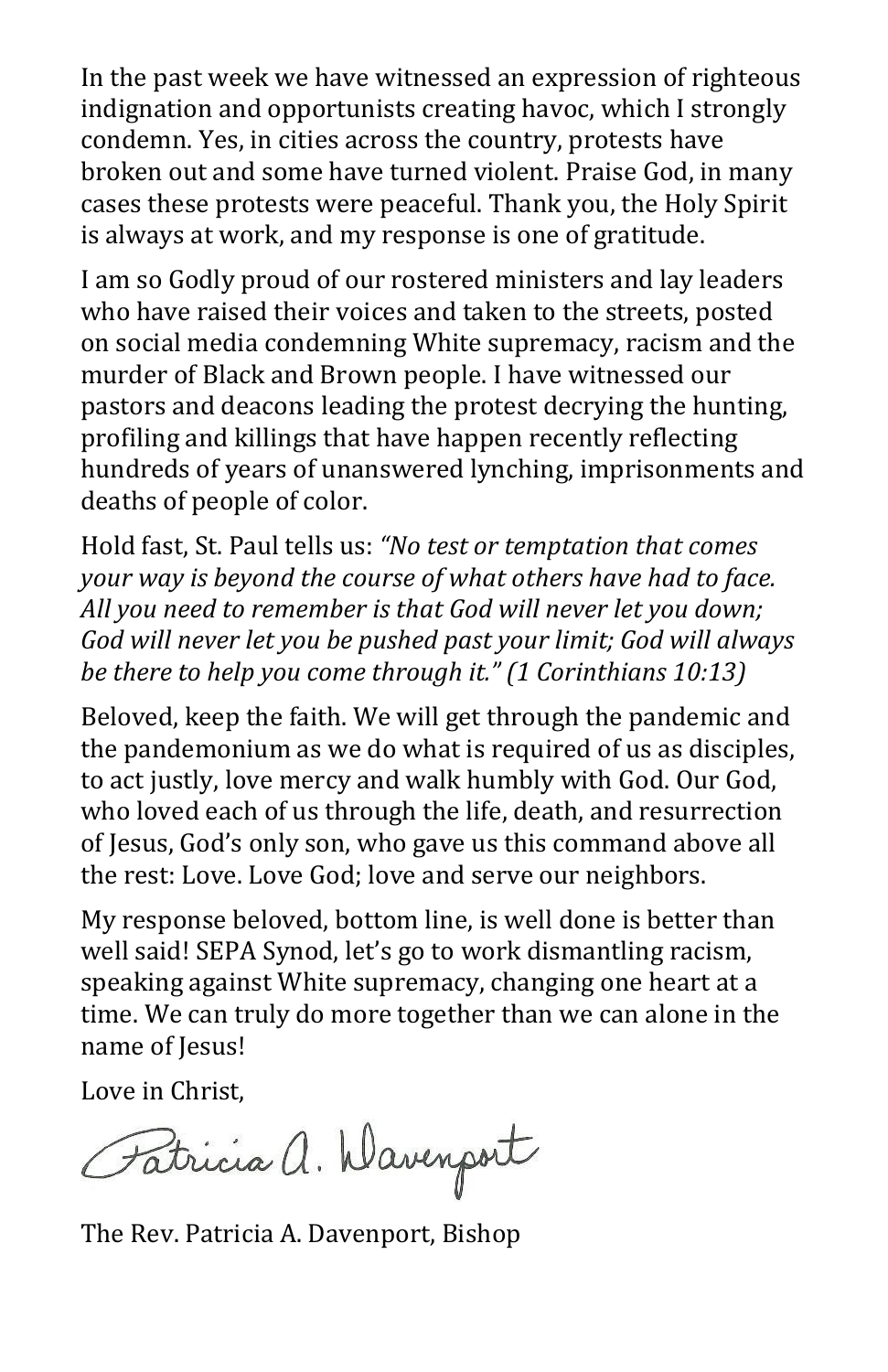

Thank you to everyone who is making live streaming the Sunday Service possible. For the musicians – Sarah Foss, Will Hulcher, Florrie Marks, Amanda Quillen and Mark Wallace, for the audio-visual tech man – Kyle

Barger, for the creative children's activities – Juli Pierdomenico and Pastor Tim.

## **ANNOUNCEMENTS:**

## **BE PART OF SUNDAY WORSHIP!**

We are looking for families and singles, young and old, mission partner or not to help with our Sunday Worship.

**Readers**: record the reading (including gospel reading). **Prayers of the People**: take the Prayers of the People from



Sundays and Seasons, revise, and then record them. **How Are You Movies**: Make a short movie answering *"How are you keeping faith alive in your home?"*

We will be sending all the pieces to Kyle, who will make a miracle happen and put together the live-stream service. Please let [Janet](mailto:temple@templelutheran.org) know what you would like to do and when.

**VIRTUAL CAFÉ!** will happen directly after service using the link found below!

BlueJeans link: <https://upenn.bluejeans.com/8427000424>

#### **DONATING TO TEMPLE**

While we are all social distancing, the work and expenses of the church continue. There are now many ways you can now donate to TLC

- Mail a check to the church office
- Authorize payment through your bank
- Sign up for electronic giving with Nancy Hallowell Questions? Contact Nancy [Hallowell](mailto:nancy.hallowell@gmail.com)
- Use the PayPal link on the website or in Temple Connections or below.

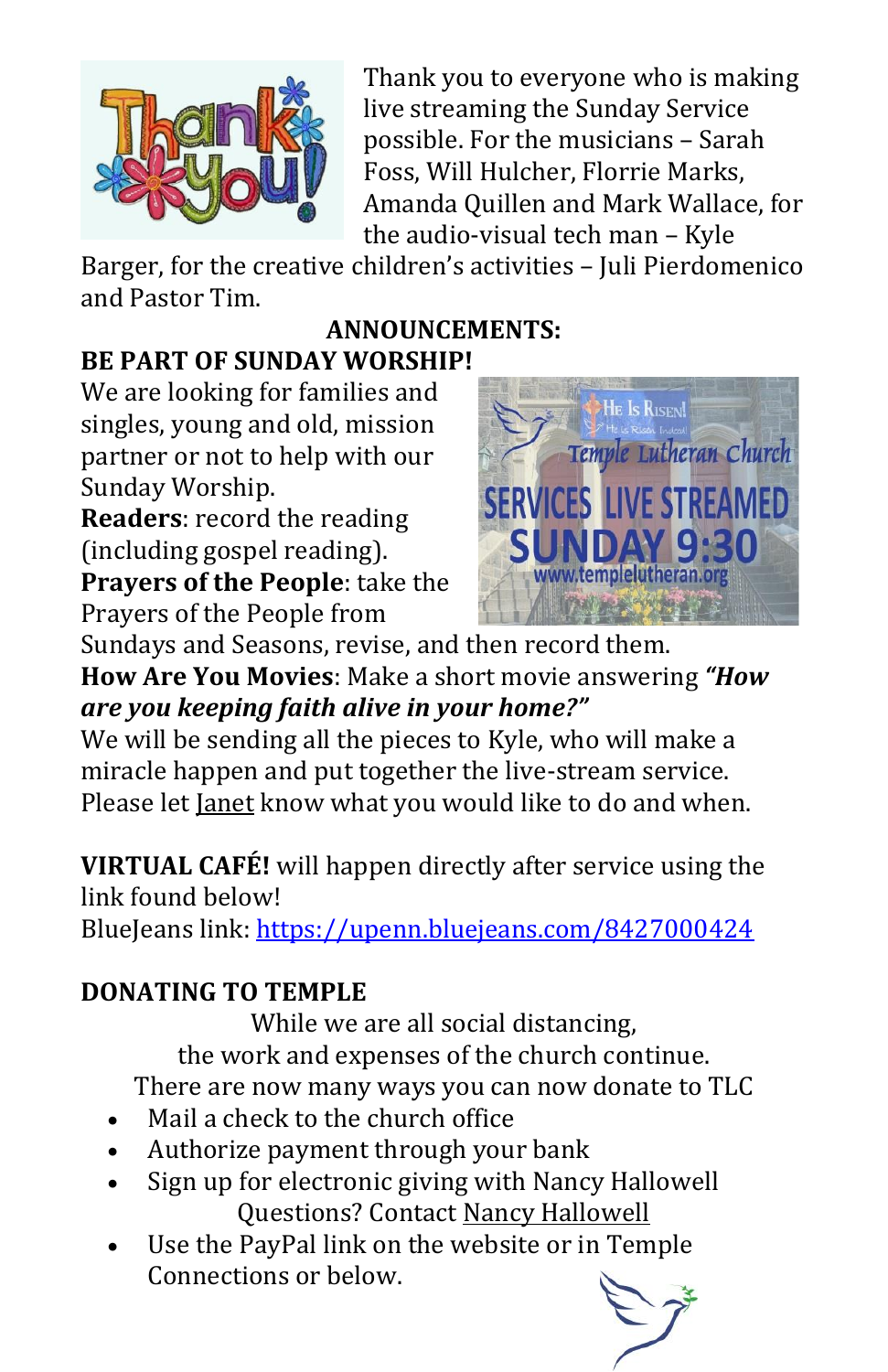#### **FOOD PANTRY**

Check the website [https://tlcfoodpantry.com](https://tlcfoodpantry.com/) Needed: Paper products (towels, tissues, toilet paper), cereal (preferably in boxes not bags).





**HOWARD THURMAN Foreword by Vincent Harding** 

#### **BOOK CLUB**

The next book for TLC's bookclub will be "Jesus and the Disinherited, By Howard Thurman". The book has been considered as "the centerpiece of the Black prophet-mystic's lifelong attempt to bring the harrowing beauty of the African-American experience into deep engagement with what he called 'the religion of Jesus.' Ultimately his goal was to offer this humanizing combination as the basis for an

emancipatory way of being, moving toward a fundamentally unchained life that is available to all the women and men everywhere who hunger and thirst for righteousness, especially those 'who stand with their backs against the wall.'" —Vincent Harding, from the Foreword

https://www.penguinrandomhouse.com/books/204177/jesus -and-the-disinherited-by-howard-thurman/

Please join us on Monday July 6th at 8pm, for great discussion and fellowship. Even if you haven't read the book, you are very welcome to join!

For details and how to connect to the video-conference, please contact Despina Kontos at [despina.kontos@gmail.com](mailto:despina.kontos@gmail.com)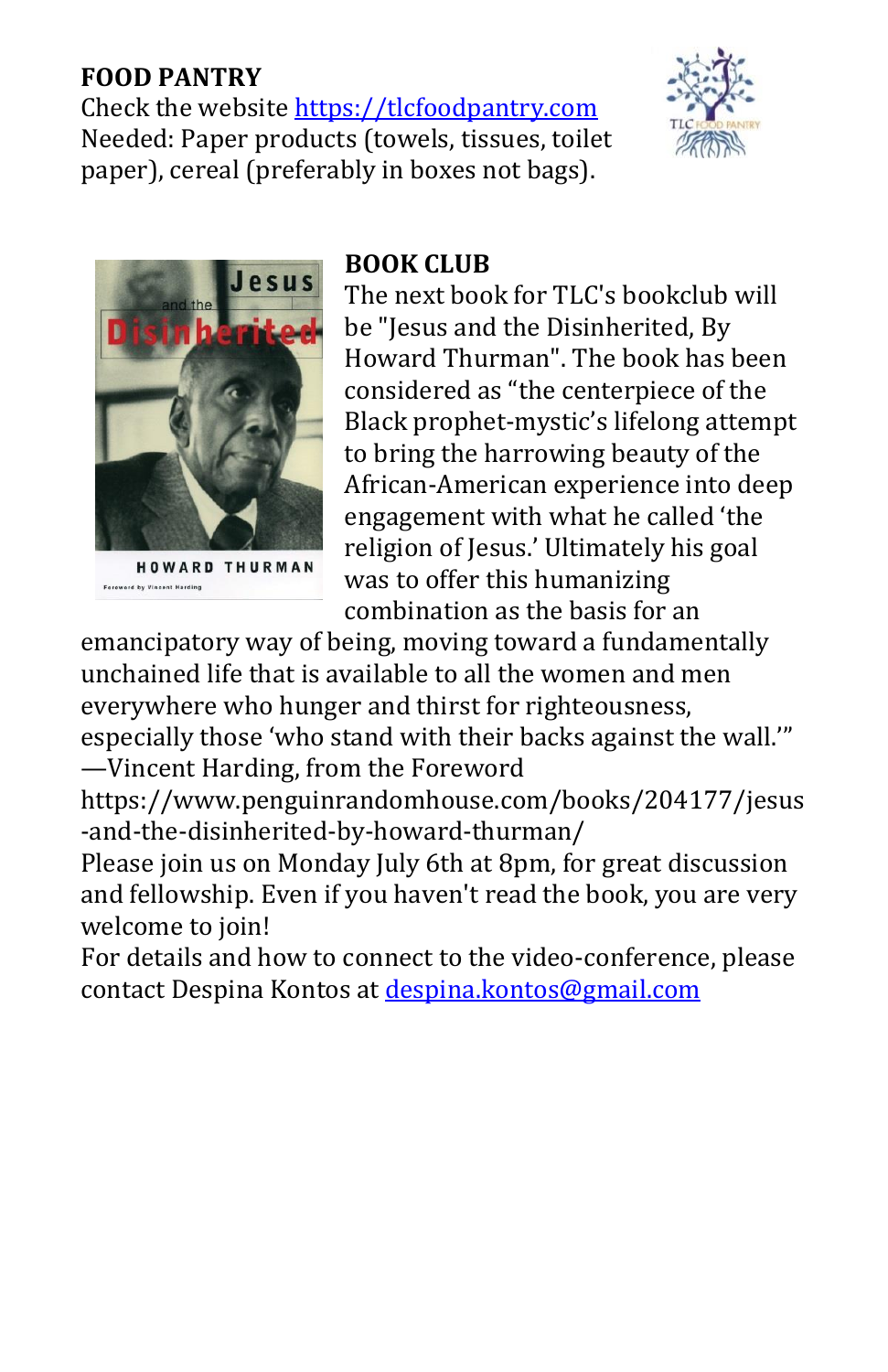

## **School Supplies Needed Help Fill the Backpacks**

The good news is we are continuing the Backpack/School Supply Drive we have done for several years. Even if the start of school gets delayed, the need for backpacks and school supplies will be greater than ever. The filled backpacks are given to Chester Eastside, Inc. and the after-school program at Christ Lutheran, Upper Darby for distribution.

#### *We need your help to fill the backpacks!*

This year we have several ways to contribute:

- $\triangle$  Drop off donated school supplies in the collection box found outside the glass doors, next to the Food Pantry tub.
- $\div$  Make a monetary contribution to this effort. 100% of funds collected will be used to purchase school supplies to fill the backpacks. Contributions can be mailed to School Supplies c/o Jody Troyan, 1201 Swarthmore Ave., Folsom, PA 19033. Checks should be made payable to Grace Lutheran Church – Broomall. Dave Ehret is serving as Treasurer of this effort.
- Make a monetary donation to Temple, clearly marked for "School Supplies".
- Use the links below to an Amazon Wishlist School Supplies. Place an order and it will be shipped directly to the crew that will assembly the backpacks.

Links to Wishlist: https://tinyurl.com/175Backpacks



The collection will continue until August  $2<sup>nd</sup>$ . A list of suggested school supplies follows.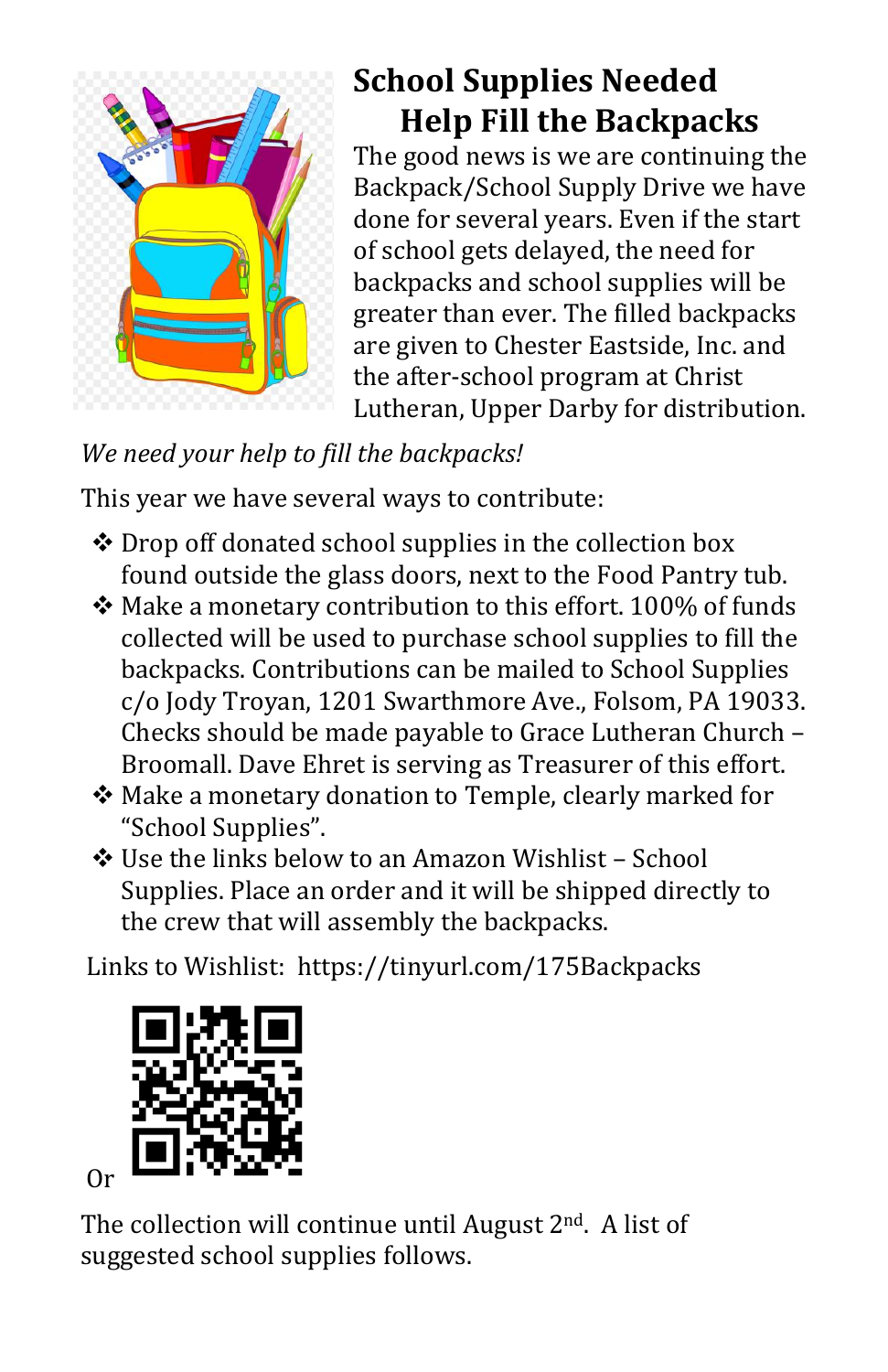Questions: Contact the office.

Let's see if we can make this a huge collection. Jeanne Pocock used to organize the collection every year. Thanks for your continued support.



#### **BACK TO SCHOOL SUGGESTED SUPPLY LIST**

**Please give extra consideration to Middle & High School students as you purchase supplies.**

#### **MIDDLE & HIGH SCHOOL**

- Planner
- Scotch Tape
- Scissors
- Highlighters
- No. 2 pencils
- Mechanical pencils
- Colored pencils
- Pencil sharpener
- Index cards (ruled & unruled)
- Pens
- Protractor
- Ruler
- Mini-stapler
- 1", 3 ring binders
- Binder dividers
- Loose leaf paper
- Post-it Notes
- 1 subject notebooks
- 3 or 5 subject spiral notebooks
- Folders
- Book covers/jackets

#### **ELEMENTARY SCHOOL**

- Plastic pencil box
- Pocket tissue packs
- Composition books
- Crayons (12 or 24 count box)
- Washable markers (8) count box)
- Glue (8 ounce bottle)
- Glue sticks
- Large pink erasers
- Pencils
- Pocket folders
- Safety scissors
- Pencil sharpeners
- Ruler

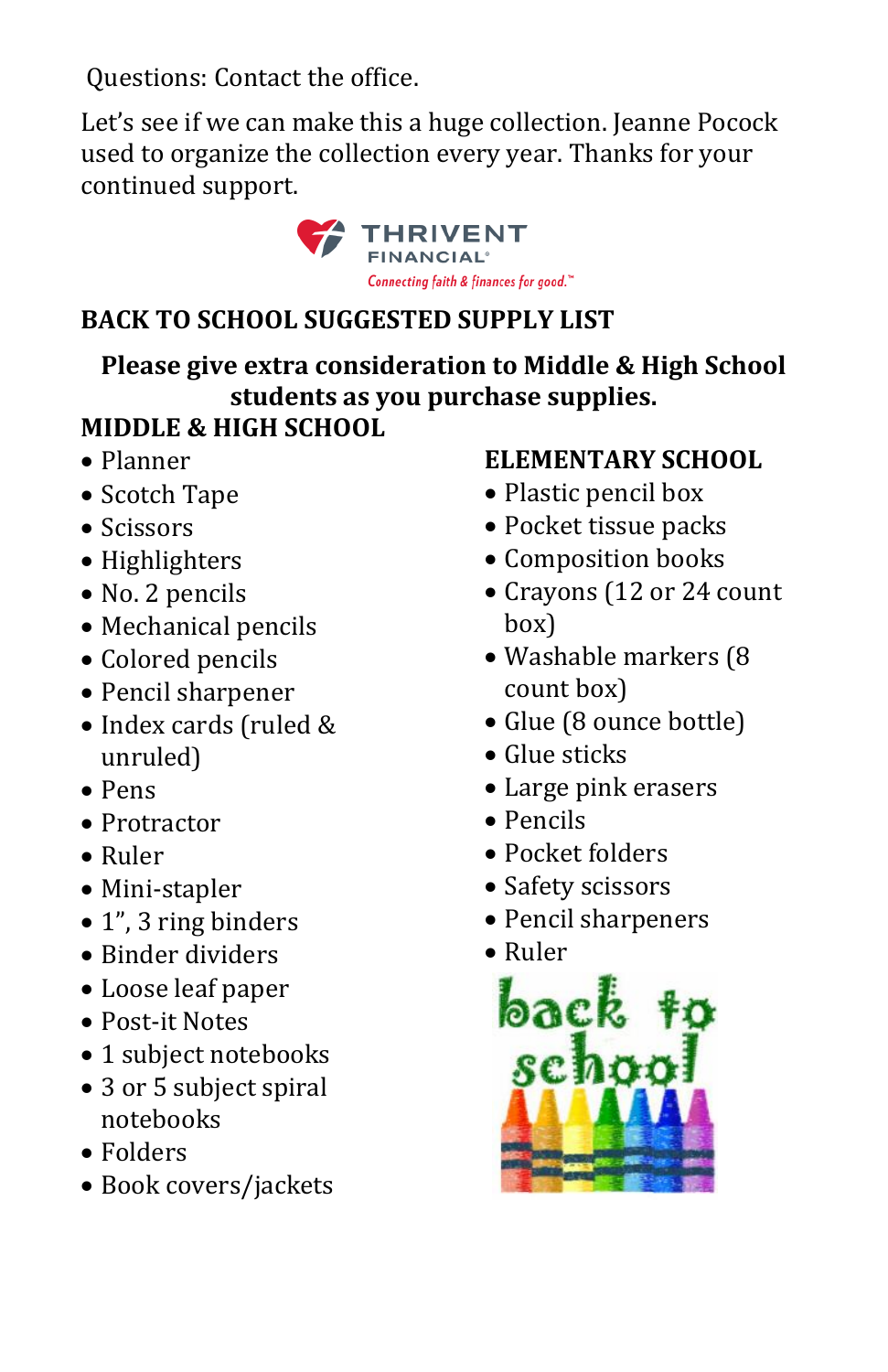

#### **HOSTS FOR HOSPITALS**

Hosts for Hospitals is reaching out to our community to help meet an urgent and growing need. At this time of the Coronavirus, a large number of patients with critical medical situations still must travel to town for non-elective, out-patient care: families with sick children; adult and pediatric oncology patients; pregnant moms with medical complications are among those who do not have a lodging option.

Most importantly, the Ronald McDonald Houses are no longer accepting new families, and the Hope Family Lodge for cancer patients closed March 27, with 30-plus patients who were at this facility being forced to leave.

For 20 years the Greater Philadelphia non-profit HOSTS for HOSPITALS has provided lodging and support at volunteer Host-homes for patients and their families who travel here for specialized medical care. HOSTS for HOSPITALS now asks that anyone with a private, furnished lodging setting contact them to potentially help patient-families in need: homes, apartments, AirBnBs, in-law suites or other spaces that adhere to social distancing. If you know of such a resource please contact Executive Director, Mike Aichenbaum at 484-380-2999, or [lodging@hostsforhospitals.org.](mailto:mike@hostsforhospitals.org) [\(HostsforHospitals.org\)](https://hostsforhospitals.org/)